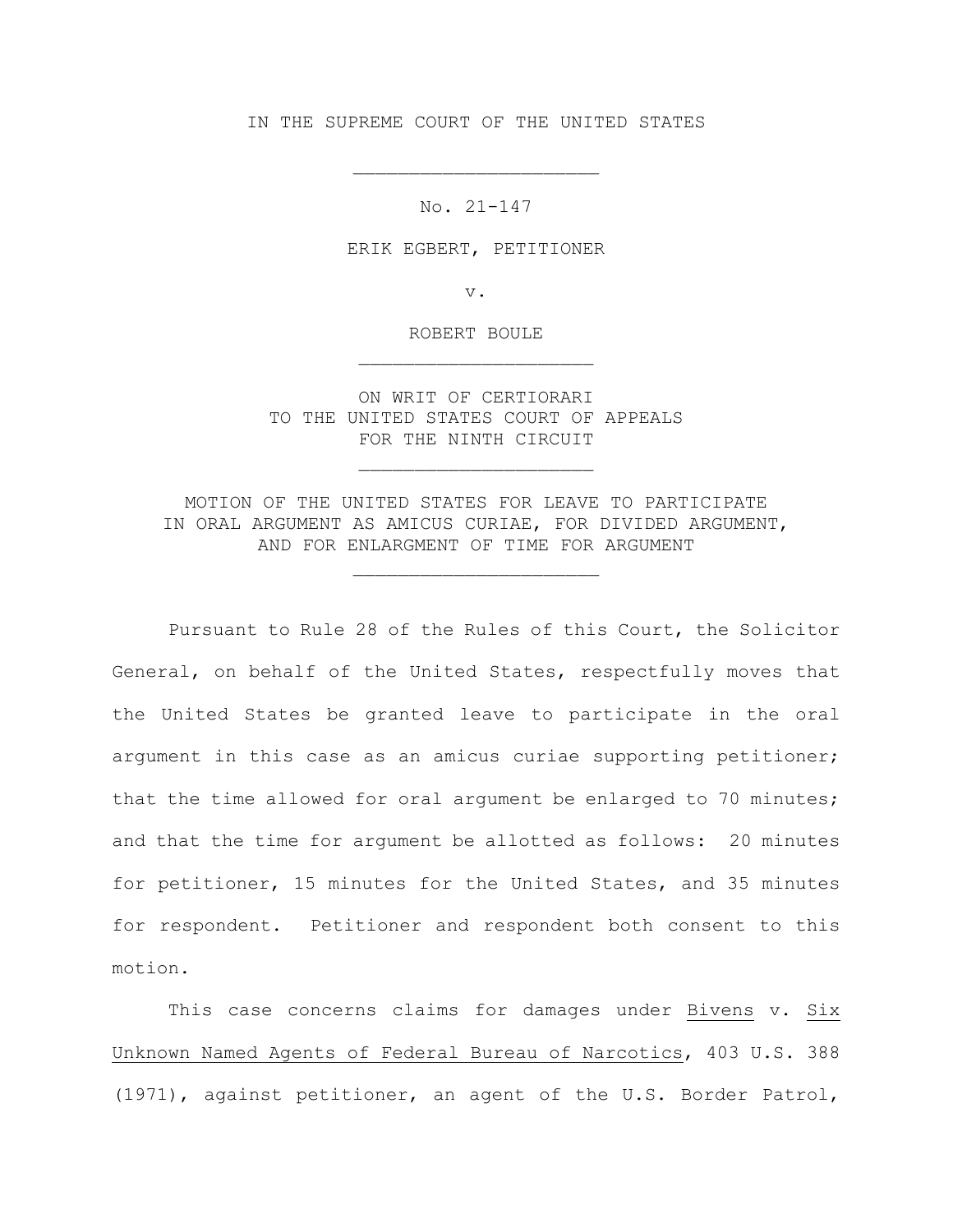arising from his allegedly unconstitutional search and seizure during an investigation of a foreign national near the international border, and from petitioner's subsequent alleged retaliation in response to a complaint made by respondent. The United States has filed a brief as amicus curiae supporting petitioner, arguing that the Bivens remedy should not be extended to the new contexts presented by those claims.

The United States has a substantial interest in this matter. Bivens suits are brought against federal officials and have the potential to affect how they perform their duties, including those involving national security and immigration. And defendants in Bivens cases are often represented by the Department of Justice.

The United States has previously presented argument in many of this Court's Bivens cases as an amicus curiae or as counsel to a party, including Hernández v. Mesa, 140 S. Ct. 735, 743 (2020) (No. 17-1678), Ziglar v. Abbasi, 137 S. Ct. 1843, 1857 (2017) (Nos. 15-1358, 15-1359, 15-1363), Minneci v. Pollard, 565 U.S. 118 (2012) (No. 10-1104), Wilkie v. Robbins, 551 U.S. 537 (2007) (No. 06-219), and Bivens itself.

In light of the substantial federal interest in the question presented, the United States' participation in oral argument could materially assist the Court in its consideration of this case.

2